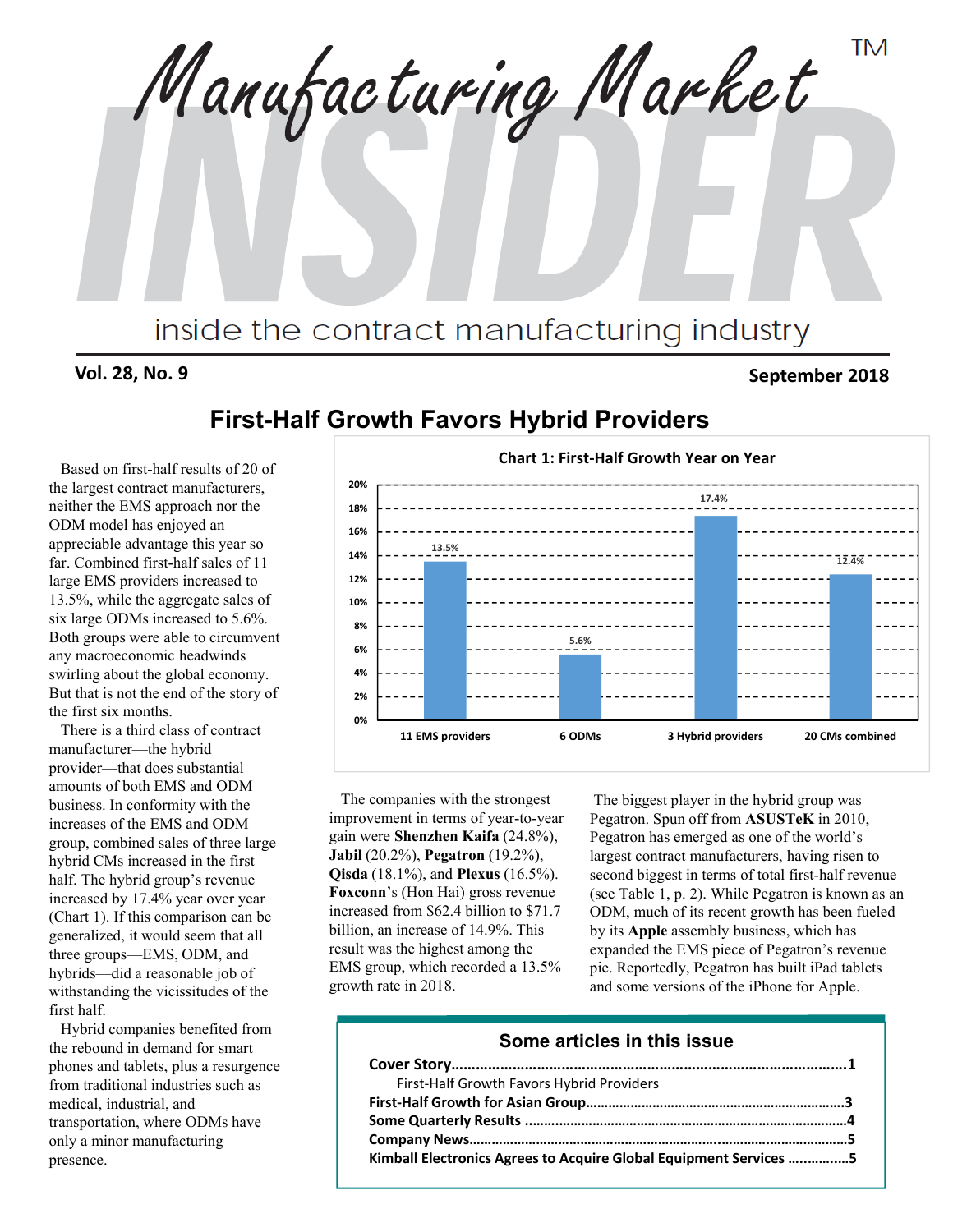|                                              | Table 1: Q2 and Six-Month 2018 Results for 20 of the Largest Contract Manufacturers (US\$M or %) |                       |                   |                               |                        |                       |              |                |         |                                                                       |                 |                                 |                                 |                       |                                      |                             |
|----------------------------------------------|--------------------------------------------------------------------------------------------------|-----------------------|-------------------|-------------------------------|------------------------|-----------------------|--------------|----------------|---------|-----------------------------------------------------------------------|-----------------|---------------------------------|---------------------------------|-----------------------|--------------------------------------|-----------------------------|
| Company                                      | Primary<br><b>Business</b>                                                                       | Head-<br>quarters     | Report<br>in US\$ | <b>2Q2018</b><br><b>Sales</b> | 1Q2018<br><b>Sales</b> | Qtr.-<br>Qtr.<br>Chg. | <b>Sales</b> |                |         | 2Q2017 Yr-Yr. 2Q2018 1Q2018 2Q2017<br>Chg. Net Inc. Net Inc. Net Inc. |                 | $Q1 - 2$<br>'18<br><b>Sales</b> | $Q1 - 2$<br>'17<br><b>Sales</b> | $Yr -$<br>Yr.<br>Chg. | $Q1 - 2$<br>'18 Net<br><b>Profit</b> | $Q1-2$<br>'17 Net<br>Profit |
| Hon Hai                                      | <b>EMS</b>                                                                                       | Taiwan                | No.               |                               | 36,485.2 35,277.8      | 3.4                   | 30,322.6     | 20.3           | 591.1   | 825.9                                                                 | 587.8           | 71,763.0                        | 62,457.2                        | 14.9                  | 1,417.0                              | 1,516.1                     |
| Pegatron                                     | <b>ODM/EMS</b>                                                                                   | <b>Taiwan</b>         | No                | 9,168.2                       | 9,633.8                | $-4.8$                | 7,902.1      | 16.0           | 99.1    | 71.3                                                                  | 113.0           | 18,802.1                        | 15,778.8                        | 19.2                  | 170.4                                | 240.9                       |
| Quanta                                       | <b>ODM</b>                                                                                       | Taiwan                | No                | 7,037.9                       | 7,577.2                | $-7.1$                | 7,737.2      | $-9.0$         | 119.5   | 93.8                                                                  | 130.8           | 14,615.1                        | 15,248.6                        | $-4.2$                | 213.3                                | 222.8                       |
| Compal                                       | <b>ODM</b>                                                                                       | Taiwan                | No                | 8,040.3                       | 6,726.1                | 19.5                  | 7,027.6      | 14.4           | 70.7    | 47.8                                                                  | 8.4             | 14,766.4                        | 13,204.7                        | 11.8                  | 118.5                                | 43.7                        |
| Wistron                                      | <b>ODM/EMS</b>                                                                                   | Taiwan                | <b>No</b>         | 6,399.8                       | 7,444.3                | $-14.0$               | 6,372.1      | 0.4            | 21.7    | 31.3                                                                  | 26.9            | 13,844.1                        | 11,922.3                        | 16.1                  | 53.0                                 | 44.9                        |
| Flex                                         |                                                                                                  | <b>EMS Singapore</b>  | Yes               | 6,424.0                       | 6,410.9                | 0.2                   | 6,008.3      | 6.9            | 116.0   | (19.6)                                                                | 124.7           | 12,834.8                        | 11,870.9                        | 8.1                   | 96.4                                 | 211.6                       |
| Jabil                                        | <b>EMS</b>                                                                                       | <b>Florida</b>        | Yes               | 5,437.0                       | 5,301.1                | 2.6                   | 4,489.6      | 21.1           | 42.5    | 68.2                                                                  | (25.3)          | 10,738.1                        | 8,935.2                         | 20.2                  | 110.7                                | (4.6)                       |
| Inventec                                     | <b>ODM</b>                                                                                       | Taiwan                | <b>No</b>         | 4,289.1                       | 3,594.7                | 19.3                  | 3,652.9      | 17.4           | 75.6    | 43.6                                                                  | 63.3            | 7,883.8                         | 6,940.5                         | 13.6                  | 119.2                                | 85.6                        |
| Sanmina                                      |                                                                                                  | <b>EMS California</b> | Yes               | 1,813.4                       | 1,675.6                | 8.2                   | 1,711.4      | 6.0            | 34.0    | 24.6                                                                  | 36.4            | 3,489.0                         | 3,393.6                         | 2.8                   | 58.6                                 | 68.1                        |
| Celestica                                    | <b>EMS</b>                                                                                       | Canada                | Yes               | 1,695.2                       | 1,499.7                | 13.0                  | 1,557.6      | 8.8            | 16.1    | 14.1                                                                  | 34.6            | 3,194.9                         | 3,039.7                         | 5.1                   | 30.2                                 | 57.1                        |
| Qisda                                        | <b>ODM</b>                                                                                       | <b>Taiwan</b>         | No                | 1,286.7                       | 1,222.8                | 5.2                   | 1,081.4      | 19.0           | 27.1    | 34.2                                                                  | 44.9            | 2,509.5                         | 2,125.7                         | 18.1                  | 61.4                                 | 85.4                        |
| <b>Universal</b><br>Scientific<br>Industrial | <b>EMS</b>                                                                                       | China                 | No                | 1,035.4                       | 988.3                  | 4.8                   | 945.8        | 9.5            | 32.3    | 29.7                                                                  | 39.7            | 2,023.7                         | 1,883.4                         | 7.4                   | 62.1                                 | 81.3                        |
| Kinpo<br><b>Electronics</b>                  | <b>ODM/EMS</b>                                                                                   | Taiwan                | No                | 1,092.7                       | 975.6                  | 12.0                  | 925.8        | 18.0           | 15.3    | (7.3)                                                                 | 7.1             | 2,068.4                         | 1,879.4                         | 10.1                  | 8.0                                  | 14.3                        |
| <b>Cal-Comp</b><br><b>Electronics</b>        | EMS                                                                                              | <b>Thailand</b>       | No                | 846.4                         | 786.4                  | 7.6                   | 721.7        | 17.3           | 3.8     | (8.0)                                                                 | 8.7             | 1,632.7                         | 1,476.9                         | 10.6                  | (4.2)                                | 17.8                        |
| Venture Corp                                 |                                                                                                  | <b>EMS Singapore</b>  | No                | 719.2                         | 652.8                  | 10.2                  | 735.8        | $-2.3$         | 73.9    | 63.8                                                                  | 50.7            | 1,372.0                         | 1,339.2                         | 2.5                   | 137.8                                | 85.5                        |
| Plexus                                       |                                                                                                  | <b>EMSWisconsin</b>   | Yes               | 726.4                         | 698.7                  | 4.0                   | 618.8        | 17.4           | 26.5    | 12.3                                                                  | 25.6            | 1,425.0                         | 1,223.2                         | 16.5                  | 38.8                                 | 54.9                        |
| Benchmark<br><b>Electronics</b>              | <b>EMS</b>                                                                                       | Texas                 | Yes               | 660.6                         | 608.1                  | 8.6                   | 619.6        | 6.6            | 10.9    | 16.5                                                                  | 18.1            | 1,268.7                         | 1,177.5                         | 7.7                   | 27.4                                 | 26.6                        |
| Shenzhen<br>Kaifa                            | <b>EMS</b>                                                                                       | China                 | No                | 669.8                         | 633.5                  | 5.7                   | 544.7        | 23.0           | 13.6    | 13.6                                                                  | 28.1            | 1,303.3                         | 1,044.5                         | 24.8                  | 27.2                                 | 45.1                        |
| AmTRAN<br>Technology                         | <b>ODM</b>                                                                                       | <b>Taiwan</b>         | No                | 114.3                         | 88.1                   | 29.7                  |              | $139.2 - 17.9$ | 1.1     | 0.7                                                                   | (11.1)          | 202.4                           | 259.3                           | $-21.9$               | 1.8                                  | (27.9)                      |
| Ability<br>Enterprise                        | <b>ODM</b>                                                                                       | <b>Taiwan</b>         | <b>No</b>         | 68.8                          | 65.3                   | 5.3                   |              | $101.5 - 32.2$ | (2.8)   | (4.3)                                                                 | 2.3             | 134.1                           |                                 | $193.3 - 30.6$        | (7.1)                                | 2.8                         |
| Total/Avg.                                   |                                                                                                  |                       |                   |                               | 94,010.4 91,860.7      |                       | 2.3 83,215.5 | 13.0           | 1,388.2 |                                                                       | 1,352.3 1,314.6 |                                 | 185,871.1 165,393.9             |                       | 12.4 2,740.5                         | 2,872                       |
| Total/Avg.<br>without<br>Hon Hai             |                                                                                                  |                       |                   |                               | 57,525.1 56,582.9      |                       | 1.7 52,892.9 | 8.8            | 797.0   | 526.4                                                                 | 726.8           |                                 | 114,108.1 102,936.7             | 10.9                  |                                      | 1,323.4 1,355.9             |

Results in non-US currencies were converted to US dollars by applying a three-month average exchange rate for the corresponding quarter. Average exchange rates were based on monthly 2018 and 2017 data from the US Federal Reserve. Company net profits shown here are attributable to shareholders. Net profit totals are approximate because not all companies follow the same accounting standard.

**Wistron** is another large player operating as both an ODM and an EMS provider. Although Wistron has the reputation of being a major notebook ODM, the company has a history of doing business on both sides of the outsourcing street. Wistron has reportedly been selected to become part of the supply chain for Apple, Inc.'s next-generation iPhone 8 Plus and is shipping the product this year. Previously, Wistron helped assemble Apple's iPhone 5C and iPhone 6 Plus, according to those familiar with the matter.

The third and final company placed in the hybrid group is **Kinpo Electronics**, of which the New Kinpo Group accounts for 70% of EMS revenue. The New Kinpo Group is a subsidiary of the holding company Kinpo Group, which owns and manages 23 subsidiaries (for example, the **Compal Group** and the **VIBO Services** companies), seven of which are publicly listed corporations. By first-half revenue, the hybrid providers comprise the smallest of the three groups into which the 20 CMs are divided.

Sales of the hybrid CMs totaled \$34.7 billion in the first half, or 19% of the combined sales of the group of 20. By far the largest share of total sales—60% belonged to the EMS group, while the ODMs generated 21% (Chart 2, p. 3).

First-half sales of the 20 CMs amounted to \$186 billion, an increase of 12.4% year over year. *MMI* believes that this figure can be used as a proxy for the board- and system-level outsourcing space, since these 20 companies account for the vast majority of revenue from the space.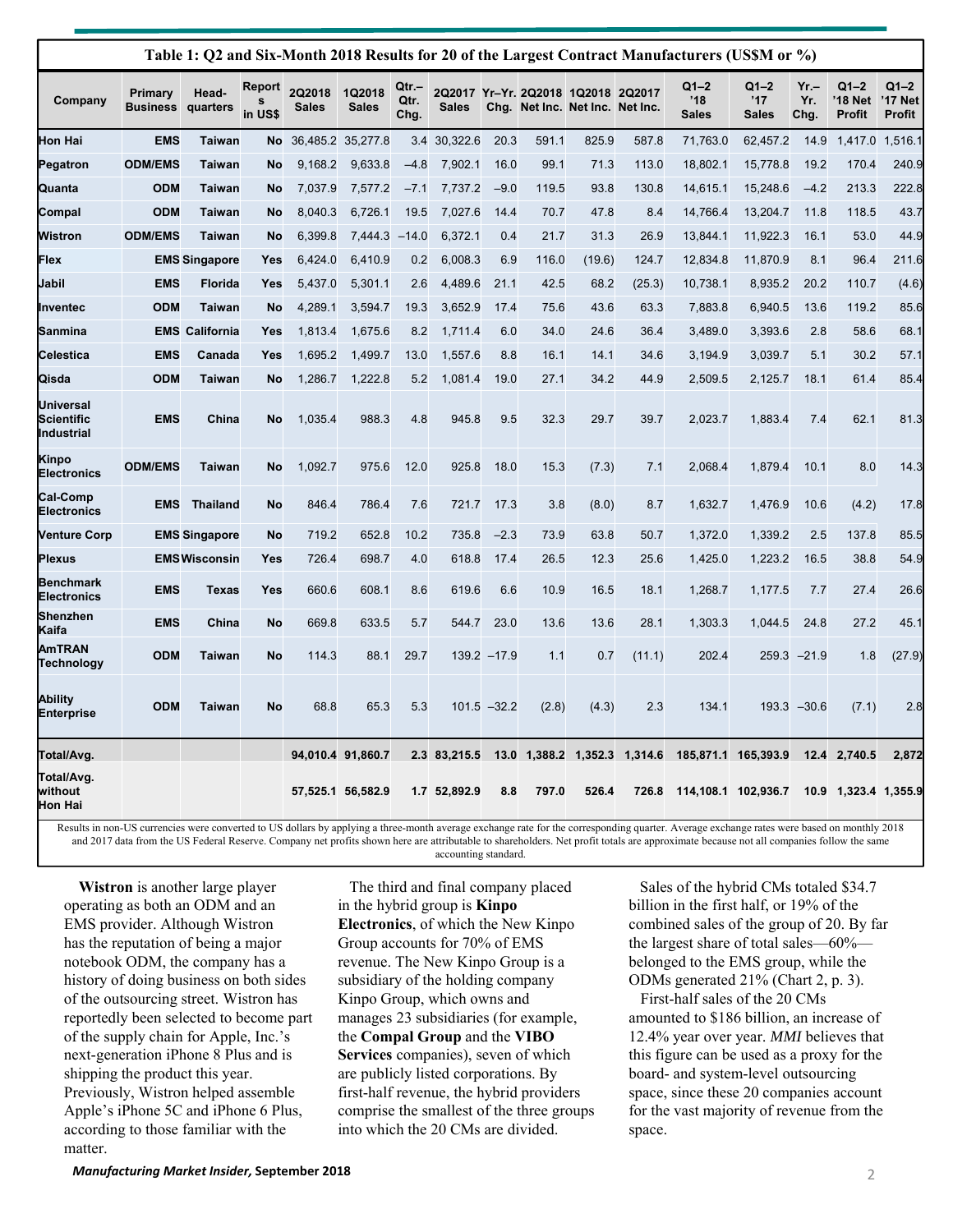Hon Hai Precision Industry, the EMS giant, did influence this result in a big way. Without Hon Hai, the increase would have been 10.9%.

Of the 20 CMs, three experienced first-half sales declines in US dollars ranging from slight to rather severe. In contrast, of the 17 CMs that raised their first-half sales versus a year ago, 11 companies (Shenzhen Kaifa, Jabil, Pegatron, Qisda, Plexus, Wistron, Hon Hai, **Inventec,** Compal, **Cal-Comp Electronics,** and Kinpo Electronics) achieved double-digit growth. Shenzhen Kaifa separated itself from the other CMs with a 24.8% gain.

Two providers, **Ability Enterprise**  and **AmTRAN Technology,** endured double-digit decreases of over 20% (in US dollars) from a year earlier.

For the first six months, the 20 CMs together earned net income of approximately \$2.74 billion. (Net income was approximate because not all companies follow the same accounting rules.) Net profit decreased by about 4.6% year on year, in contrast with the aforementioned sales increase of 12.4%. However, unlike the EMS and hybrid contingents, the ODM group improved its net income from a year earlier (Table 2, below). On the other hand, first-half net margin for the hybrid group came in at about 0.7%, compared with about 1.8% for the EMS group and 1.3% for the ODMs. Hon Hai contributed some 51.7% of total net income for the first half, while accounting for 38.6% of sales.

Second-quarter revenue for the entire group totaled \$94 billion, up 2.3% from the prior quarter and increased 13% from the year-ago period. Sequential increases on the part of 17 CMs outweighed decreases produced by the

others. Six companies, AmTRAN Technology, Compal, Inventec, **Celestica,** Kinpo Electronics, and **Venture Corp,** experienced double-digit increases. Excluding Hon Hai, the sequential increase in 2Q18 was around 1.7%.

In the year-over-year comparison, Q2 increases from 16 companies more than offset decreases by four CMs. Ten CMs posted two-digit growth in their revenue (expressed in US dollars), with Shenzhen Kaifa, Jabil, and Hon Hai reporting increases of more than 20% (Table 1).

With regard to year-over-year comparison, the EMS group's revenue increased 17.1%, while the hybrid group's revenue increased 9.6% and that of the ODM group increased 5.6%. When compared with the prior quarter, the EMS group's sales increased 3.6% and the ODM group had an 8.1% increase, whereas the hybrid group had a 7.7% decline (Table 2).

Q2 net income for the group of 20 was approximately \$1.4 billion, up from about \$1.35 billion in the previous quarter and up from about \$1.31 billion a year earlier. Net income increased about 5.6% year over year, a good outcome, and Q2 sales increased 13%. Eight CMs boosted their net income from a year ago; this combined effort was enough to counter the declines at the other providers. Without Hon Hai, the increase in Q2 net income would have been about 9.7% year on year instead of about 5.6%.

#### **First-Half Growth for Asian Group**

A group of 11 large and midsized EMS providers based in Asia produced a first-half sales increase. First-half 2018 sales of the Asia-based group increased 11% year on year. With respect to first-half sales, Asiacentric manufacturing prove to be an overall advantage for the Asian group. Asia-based production became an asset in light of a growing trend toward onshoring (keeping new programs in higher-cost geographies) and reshoring (relocating work from lower-cost to higher-cost regions). Indeed, it appears that a weak demand environment had virtually the same effect on each of the three industry groups in the publicly traded sector. Note that all of the EMS providers in this comparison are publicly listed or are part of a publicly traded company.

First-half revenue for the 11 Asiabased providers totaled \$9.03 billion, up from \$8.14 billion in the year-ago period. For the first six months, all EMS providers posted strong growth except for **Fabrinet,**

#### **Chart 2: First‐Half Sales by Provider Type**



|                            | Table 2: Comparing Results Where Companies Are Grouped by Primary Business (US\$M or %)          |                               |                               |                         |                               |                     |               |               |                            |                                          |                               |                 |                                       |                                           |
|----------------------------|--------------------------------------------------------------------------------------------------|-------------------------------|-------------------------------|-------------------------|-------------------------------|---------------------|---------------|---------------|----------------------------|------------------------------------------|-------------------------------|-----------------|---------------------------------------|-------------------------------------------|
| No. of<br><b>Companies</b> | <b>Primary</b><br><b>Business</b>                                                                | <b>2Q2018</b><br><b>Sales</b> | <b>1Q2018</b><br><b>Sales</b> | $Qtr -$<br>Qtr.<br>Chg. | <b>2Q2017</b><br><b>Sales</b> | Yr.–<br>Yr.<br>Chg. | <b>2Q2018</b> | 1Q2018 2Q2017 | Net Inc. Net Inc. Net Inc. | $Q1 - 2$<br>'18<br><b>Sales</b>          | $Q1-2$<br>'17<br><b>Sales</b> | Yr.-Yr.<br>Chg. | $Q_1 - 2$<br>'18 Net<br><b>Profit</b> | $Q1-2$<br><b>'17 Net</b><br><b>Profit</b> |
| 11                         | <b>EMS</b>                                                                                       |                               | 56,512.5 54,532.8 3.6         |                         | 48.275.9 17.1                 |                     | 960.9         | 1.041.1       |                            | 929.2 111.045.3                          | 97.841.3 13.5                 |                 | 2,002.0 2,159.5                       |                                           |
| 6                          | <b>ODM</b>                                                                                       | 20.837.1                      | 19,274.2                      | -8.1                    | 19.739.7                      | 5.6                 | 291.3         | 215.8         | 238.4                      | 40.111.2                                 | 37.972.1                      | 5.6             | 507.1                                 | 412.4                                     |
|                            | 3 ODM/EMS                                                                                        | 16.660.8                      | 18.053.7                      | $-7.7$                  | 15.199.9 9.6                  |                     | 136.0         | 95.3          | 147.0                      | 34,714.5                                 | 29.580.5 17.4                 |                 | 231.4                                 | 300.1                                     |
| 20                         |                                                                                                  |                               | 94.010.4 91.860.7             | 2.3                     | 83,215.5 13.0                 |                     | 1.388.2       |               |                            | 1,352.3 1,314.6 185,871.1 165,393.9 12.4 |                               |                 | 2,740.5 2,872.0                       |                                           |
|                            | Net profit totals are approximate because not all companies follow the same accounting standard. |                               |                               |                         |                               |                     |               |               |                            |                                          |                               |                 |                                       |                                           |

*Manufacturing Market Insider,* **September 2018** 3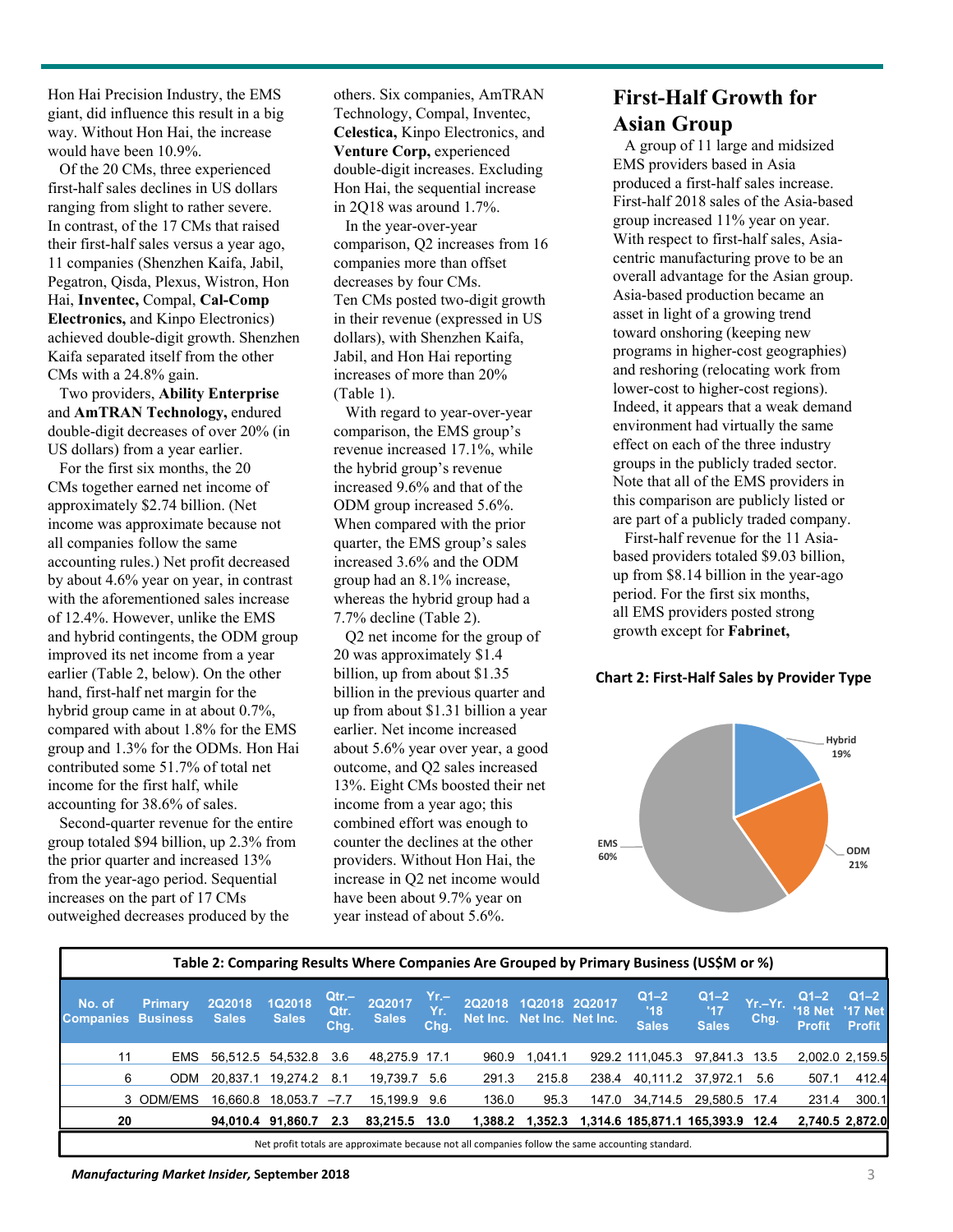which posted an 8.1% decline. Seven players, including **Integrated Micro-Electronics, PCI, SVI, Cal-Comp Electronics, Pan-International, Shenzhen Kaifa,** and **WKK International Holdings**, chalked up double-digit growth (in US dollars), as shown in Table 3 below.

Two of the 11 Asian providers, WKK and Wong's International Holdings, report results only on a half-year basis. For the remaining nine players, sales for 2Q2018 amounted to \$4.37 billion, up 6.7% sequentially and up 11.4% year over year. All but one of the nine providers increased their sales from the prior quarter, and three of these—SVI, Venture, and Pan-International Industrial achieved double-digit gains. In the yearover-year comparison, two out of nine providers saw their sales drop, and five companies— Integrated Micro-Electronics, PCI, SVI, Cal-Comp Electronics, and Shenzhen Kaifa reported double-digit growth (Table 3).

In Q2, the nine providers together earned net income of approximately \$199 million for a net margin of about 4.5%. (Net income was approximate because not all companies follow the same accounting rules.) The highest net margins in the quarter were turned in by **Venture** at

10.3% and Integrated Micro-Electronics at 7.6%. Collectively, net income grew about 48% sequentially, in line with the 6.7% increase in sales from the prior quarter. Sequential net income increases were seen at eight companies; Shenzhen remained flat.

On a year-over-year basis, combined Q2 net income for the nine companies grew in line with sales increase. Net income rose about 14% compared with the sales increase of 11.4%. Significant profit growth at Integrated Micro-Electronics and Pan-International

Industrial drove the increase. For the first six months, net income of the nine providers totaled approximately \$333.4 million for a net margin of about 4%. First-half net income increased about 5% year over year due to positive swings in net income at Integrated Micro-Electronics, Venture, and Pan-International Industrial.

#### **Some Quarterly Results**

**Venture Corporation (Venture).** In the second quarter of 2018, Venture Corporation, Limited registered a 40% increase in net profit to S\$97.9 million. For the six months ended 30

June, 2018, net profit rose 53% to S\$181.6 million. The Group's initiatives to leverage its core capabilities in R&D and advanced manufacturing to deliver deep value creation and drive operational excellence across the value chain contributed to the improvement in profitability.

For the quarter ended 30 June 2018, the Group generated revenue of S\$952.3 million. Quarter on quarter, revenue for 2Q2018 increased by 11.2%. On a yearon-year basis, revenue declined by 6.0%. For the six months ended 30 June 2018, the Group recorded revenue of S\$1.8 billion, a slight decline of 2.6% year on year. In US dollar terms, revenue for 1H2018 would have grown by 3.4%.

The Group recorded profit before tax (PBT) of S\$115.2 million for the quarter ended 30 June 2018, an increase of 36.3% year on year. For 1H2018, the Group recorded PBT of S\$213.8 million, an increase of 48.0% year on year. In line with the higher PBT, the Group reported income tax expense of S\$17.3 million for the reported quarter and S\$32.2 million for 1H2018.

Net profit (profit attributable to owners of the company) rose 40.2% year on year to S\$97.9 million for the reported quarter. For the six months ended 30 June 2018, net profit rose 53.3%

|                                         | Table 3: Six-Month 2018 Results for 11 Asia-Based EMS Providers (US\$M or %) |           |                                |              |                       |                        |                     |                                  |                                  |                                  |                                 |                                 |                     |                    |                                        |
|-----------------------------------------|------------------------------------------------------------------------------|-----------|--------------------------------|--------------|-----------------------|------------------------|---------------------|----------------------------------|----------------------------------|----------------------------------|---------------------------------|---------------------------------|---------------------|--------------------|----------------------------------------|
|                                         | <b>Headquarters</b>                                                          | in US\$   | Reports 2Q2018 1Q2018<br>Sales | <b>Sales</b> | Qtr.-<br>Qtr.<br>Chg. | 2Q2017<br><b>Sales</b> | Yr.–<br>Yr.<br>Chg. | 2Q<br>2018<br><b>Net</b><br>Inc. | 1Q<br>2018<br><b>Net</b><br>Inc. | 2Q<br>2017<br><b>Net</b><br>Inc. | $Q1 - 2$<br>'18<br><b>Sales</b> | $Q1 - 2$<br>'17<br><b>Sales</b> | Yr.–<br>Yr.<br>Chg. | $Q1 - 2$<br>Profit | $Q1 - 2$<br>'18 Net '17 Netl<br>Profit |
| <b>Integrated Micro-</b><br>Electronics | Philippines                                                                  | Yes       | 343.0                          | 325.8        | 5.3                   | 265.1                  | 29.4                | 26.0                             | 5.6                              | 8.3                              | 668.8                           | 501.0                           | 33.5                | 31.6               | 17.0                                   |
| PCI                                     | Singapore                                                                    | Yes       | 71.1                           | 78.2         | $-9.1$                | 45.1                   | 57.8                | 4.0                              | 3.9                              | 2.5                              | 149.3                           | 90.8                            | 64.4                | 7.9                | 4.9                                    |
| SVI                                     | Thailand                                                                     | <b>No</b> | 118.5                          | 104.1        | 13.8                  | 91.3                   | 29.8                | 8.6                              | 2.1                              | 3.7                              | 222.7                           | 175.2                           | 27.1                | 10.6               | 8.8                                    |
| Venture                                 | Singapore                                                                    | No        | 719.2                          | 652.8        | 10.2                  | 735.8                  | $-2.3$              | 73.9                             | 63.8                             | 50.7                             | 1,372.0 1,339.2                 |                                 | 2.5                 | 137.8              | 85.5                                   |
| <b>Cal-Comp Electronics</b>             | Thailand                                                                     | <b>No</b> | 846.4                          | 786.4        | 7.6                   | 721.7                  | 17.3                | 3.8                              | $-8.0$                           |                                  | 8.7 1,632.7 1,476.9             |                                 | 10.6                | $-4.2$             | 17.8                                   |
| Universal Scientific<br>Industrial      | China                                                                        | No        | 1,035.4                        | 988.3        | 4.8                   | 945.8                  | 9.5                 | 32.3                             | 29.7                             | 39.7                             |                                 | 2023.7 1,883.4                  | 7.4                 | 62.1               | 81.3                                   |
| Pan-International<br>Industrial         | Taiwan                                                                       | <b>No</b> | 222.3                          | 194.8        | 14.1                  | 203.3                  | 9.3                 | 13.7                             | 2.9                              | 5.5                              | 417.1                           | 373.6                           | 11.7                | 16.7               | 8.1                                    |
| Fabrinet                                | Thailand                                                                     | Yes       | 345.3                          | 332.2        | 3.9                   | 370.5                  | $-6.8$              | 22.9                             | 21.1                             | 27.4                             | 677.5                           | 737.3                           | $-8.1$              | 43.9               | 49.1                                   |
| Shenzhen Kaifa                          | China                                                                        | <b>No</b> | 669.8                          | 633.5        | 5.7                   | 544.7                  | 23.0                | 13.6                             | 13.6                             |                                  | 28.1 1,303.3 1,044.5            |                                 | 24.8                | 27.2               | 45.1                                   |
| Subtotal/Avg.                           |                                                                              |           | 4,371.0                        | 4,096.1      |                       | 6.7 3,923.3            | 11.4                | 198.8                            | 134.6                            |                                  | 174.7 8,467.2 7,621.9           |                                 | 11.1                | 333.5              | 317.6                                  |
| <b>WKK</b> International<br>(Holdings)  | Hong Kong                                                                    | No        |                                |              |                       |                        |                     |                                  |                                  |                                  | 322.6                           | 288.3                           | 11.9                | 4.5                | 3.0                                    |
| Wong's International<br><b>Holdings</b> | Hong Kong                                                                    | No        |                                |              |                       |                        |                     |                                  |                                  |                                  | 248.8                           | 229.1                           | 8.6                 | 89.9               | 16.5                                   |
| Six-month<br>Total/Avg.                 |                                                                              |           |                                |              |                       |                        |                     |                                  |                                  |                                  |                                 | 9,038.6 8,139.3                 | 11.0                |                    |                                        |

Results in non‐US currencies were converted to US dollars by applying a three‐month average exchange rate for the corresponding quarter, except for the two Hong Kong–based companies, whose results were converted by using six-month average exchange rates. Average exchange rates were based on monthly 2018 and 2017 data from the US Federal Reserve. Company net profits shown here are attributable to shareholders. Net profit totals are approximate because not all companies follow the same accounting standard.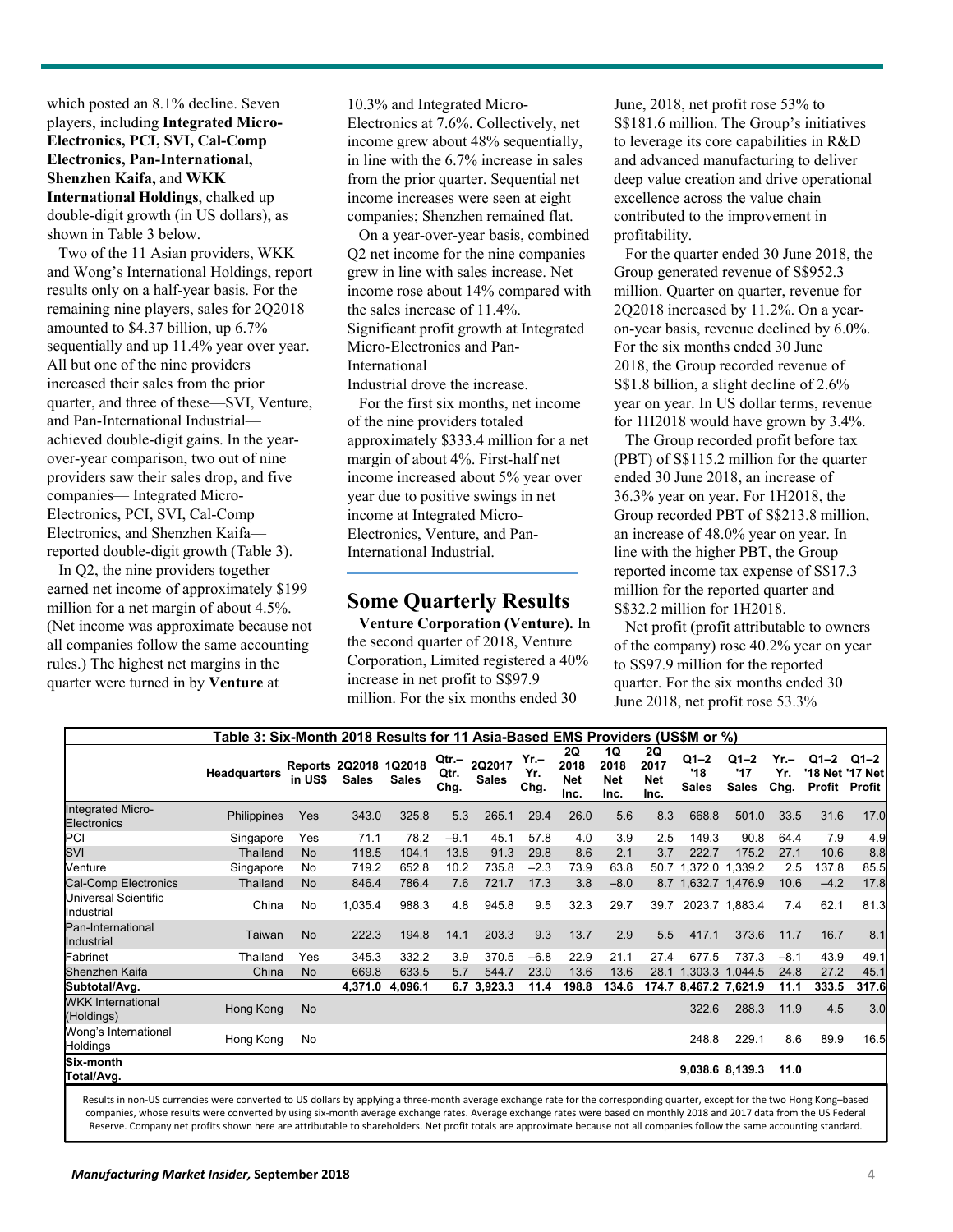year on year to S\$181.6 million. The Group registered a net margin of 10.3% for the reported quarter (2Q2017: 6.9%) and 10.0% for 1H2018 (1H2017:  $6.4\%$ ).

The Group generated operating cash flow of S\$121.0 million before working capital changes for the quarter ended 30 June 2018 (2Q2017: S\$92.1 million). For the six months ended 30 June 2018, operating profit before working capital changes amounted to S\$226.0 million (1H2017: S\$162.4 million). For the quarter ended 30 June 2018, the Group registered an increase in working capital position mainly due to inventory balances to support customers' requirements and programs. For the six months ended 30 June 2018, the Group generated cash from operations of

S\$156.7 million (1H2017: S\$121.4 million).

While Venture has delivered a creditable 1H2018 performance, some volatility may arise in the near term from customers' M&A, new product/platform transitions, and also from the possibility of escalation of a trade war and component shortages. Venture and its partners have worked out various strategies to mitigate these issues.

Moreover, the Group is well positioned to leverage its strong Clusters of Excellence, differentiated strategy, and diversified competencies to capture new opportunities arising from the changing operating environment. In addition, growth drivers across Venture's broad-based portfolio of technology domains and strong supply chain management will provide resilience and stability to its long-term performance.

Venture's focus on its expanding R&D capabilities, transformational engineering, and operational excellence continue to underpin the Group's ability to gain traction and deepen its collaborative partnerships with leaders in fast-growing domains of interest. The Group will continue to execute with excellence in quality, productivity, and value creation.

**Fabrinet** (NYSE: FN), announced its financial results for its fourth quarter and fiscal year ended June 29, 2018.

Revenue for the fourth quarter of fiscal year 2018 was \$345.3 million, compared to revenue of \$370.5 million for the comparable period in fiscal year 2017. GAAP net income for the fourth quarter of fiscal year 2018 was \$22.9 million, compared to GAAP net income of \$27.4 million for the fourth quarter of fiscal year 2017. GAAP net income for the fourth quarter of fiscal year 2018 included a foreign exchange loss of \$0.9 million, or \$0.02 per diluted share, compared to a foreign exchange loss of \$1.0 million, or \$0.03 per diluted share, for the fourth quarter of fiscal year 2017. GAAP net income per diluted share for the fourth quarter of fiscal year 2018 was \$0.60, compared to GAAP net income per diluted share of \$0.72 for the fourth quarter of fiscal year 2017.

Revenue for fiscal year 2018 was \$1,371.9 million, compared to revenue of \$1,420.5 million for fiscal year 2017. GAAP net income for fiscal year 2018 was \$84.2 million, compared to GAAP net income of \$97.1 million for fiscal year 2017. GAAP net income for fiscal year 2018 included a foreign exchange loss of \$6.6 million, or \$0.17 per diluted share, compared to a foreign exchange loss of \$1.1 million, or \$0.03 per diluted share, for fiscal year 2017. GAAP net income per diluted share for fiscal year 2018 was \$2.21, compared to GAAP net income per diluted share of \$2.57 for fiscal year 2017.

Based on information available as of August 20, 2018, Fabrinet is issuing guidance for its first fiscal quarter of 2019 ending September 28, 2018, as follows: Fabrinet expects first-quarter revenue to be in the range of \$347 million to \$355 million. GAAP net income per diluted share is expected to be in the range of \$0.58 to \$0.61, based on approximately 37.9 million fully diluted shares outstanding. Non-GAAP net income per diluted share is expected to be in the range of \$0.80 to \$0.83, based on approximately 37.9 million fully diluted shares outstanding.

**Integrated Micro-Electronics, Inc.**  (IMI) announced that its first-half 2018 revenues stood at \$668.8 million, up 33.5% year on year, strengthened by its core businesses and contributions of acquired entities. The company posted a net profit of \$31.6 million, including a net gain arising from the sale of its China property. Excluding one-offs, operating income increased 28% from that of last year despite the effect of electronics component shortages. However, weaknesses of the euro and RMB, and higher interest expenses and effective tax rates had an adverse impact on IMI's bottom line.

Revenues from acquired businesses amounted to US\$154.2 million in the first half of 2018. **VIA Optronics** reported \$100.3 million, 51% higher than last year, buoyed by its top customer in the consumer segment. **STI**'s six-month revenue of \$53.9 million versus its one-month contribution last year further boosted IMI's global revenues.

Revenues from European operations grew 29% year on year to US\$170.1 million, still dominated by automotive businesses, while Mexico revenues posted a 17% increase year on year to \$46.9 million, despite delays in the mass production of its new projects.

China revenues increased by 27% to \$162.1 million, strengthened by the ramp-up of new industrial applications and automotive platforms. In the first half of 2018, IMI completed the shares sale transaction related to the transfer of its Liantang facility to the new Pingshan facility in Shenzhen. The transaction generated a net gain of \$11.0 million, including expenses incurred in 2017.

# *Company News*

## **Kimball Electronics Signs Agreement to Acquire Global Equipment Services (GES)**

**Kimball Electronics, Inc.** (Nasdaq: KE), acting through its wholly owned subsidiaries, announced that it has signed an agreement to purchase substantially all of the assets and assume certain liabilities of **GES Holdings, Inc.,**  Global Equipment Services and Manufacturing, Inc., and its subsidiaries (collectively "GES") for approximately \$50 million plus the assumed liabilities, subject to certain post-closing working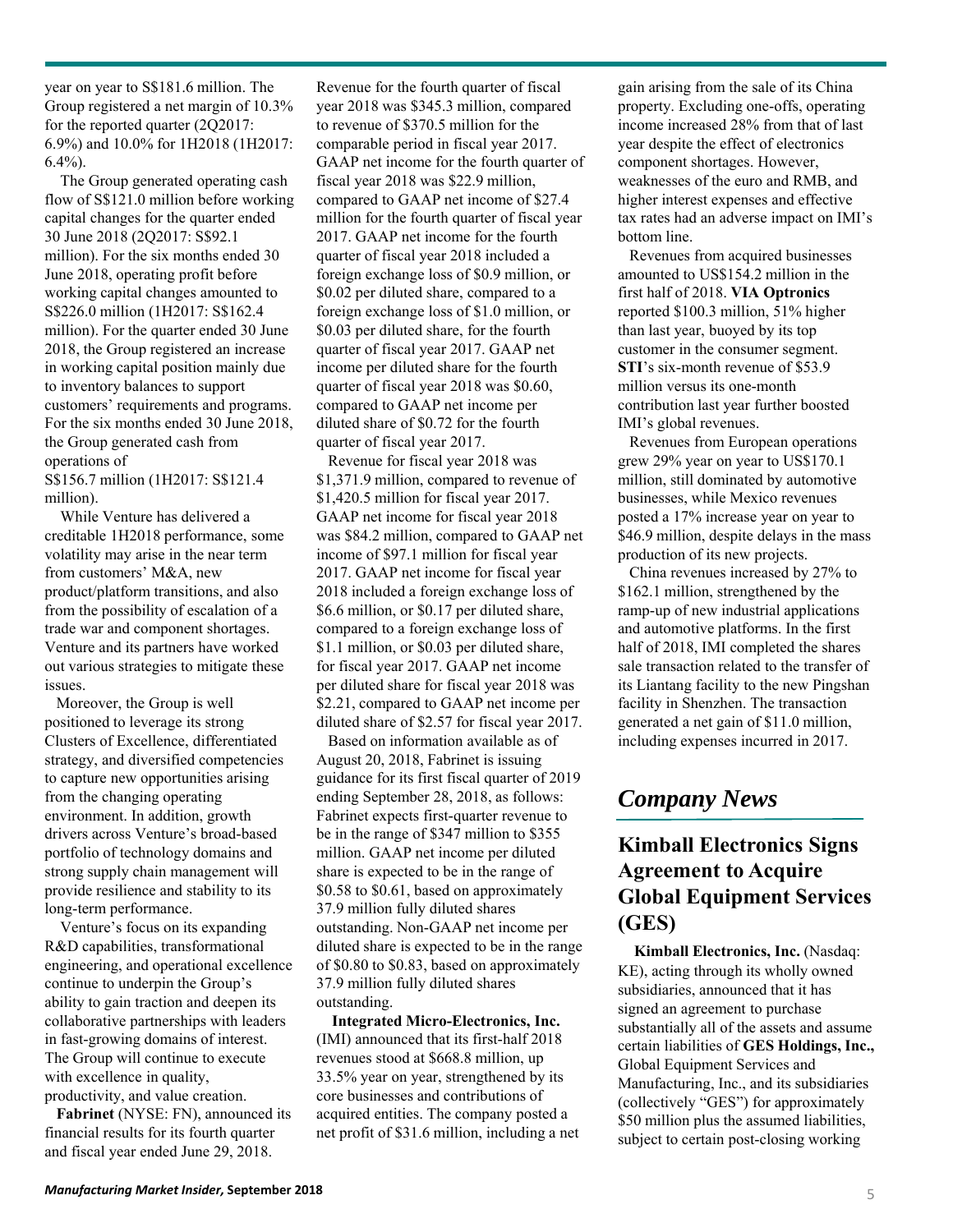capital adjustments. The transaction is also subject to customary closing conditions, regulatory requirements, and governmental approvals. The transaction is expected to close in the first quarter of Kimball's fiscal year 2019.

# **VirTex Acquires PPI-Time Zero**

**VirTex Enterprises** has acquired fellow EMS firm **PPI-Time Zero** for an undisclosed sum. The deal extends the respective companies' footprints and service offerings.

PPI-Time Zero features more than 100,000 square feet of manufacturing space, with the ability to produce electronic components and systems with volumes ranging from prototyping to full-scale production. It had been acquired by **Guardian Capital Partners** in January 2011.

The combined firms will have plants in New Jersey, Virginia, Massachusetts, Texas, Wisconsin, and Mexico. PPI-Time Zero also does business as **New Age EMS**, the company it acquired in 2016. VirTex also owns **MTI Electronics** in Wisconsin and **AVJ Electronics** in Mexico.

### **Cal-Comp Delays IPO in Philippines**

**Cal-Comp Technology**'s subsidiary in the Philippines is pushing back its initial public offering to next year due to market conditions.

The underwriter for the planned IPO told local media that the EMS company would wait to issue stock until 2019 because of "poor market conditions."

Cal-Comp initially planned to hold the offering of up to 378 million common shares in October. Funds would go toward capacity expansion in the Philippines.

# **PE Firm Establishes Holding Company for Future EMS Acquisitions**

**Compass Group Equity Partners**  announced the formation of a new holding company, **Compass Electronics Group**, which includes a pair of EMS

firms and potential additional acquisitions.

The group of companies assembled by CEG currently consists of two companies: **Logic PD**, with facilities in Eden Prairie, Minnesota, and Ciudad Juárez, Mexico; and **Manufactured Assemblies Corporation** (MAC), with facilities in Dayton, Ohio, and Atlanta. These companies will provide customers with a suite of capabilities that cover the entire product life cycle, with specializations in connected device design and development, embedded products, electronics manufacturing, wire harness and cable assembly, custom kiosk and box builds, and logistics and support services. Bruce DeWitt, who was the CEO of Logic PD, will lead the new platform.

# **Kaga Electronics to Acquire Fujitsu Electronics**

**Kaga Electronics** has entered into a definitive agreement to acquire 70% of the shares in **Fujitsu Electronics, Inc**. (FEI) from Fujitsu Semiconductor, Ltd. (FSL).

Kaga plans to also acquire the remaining 30% of shares held by FSL by the end of 2021.

The transfer of the 70% of shares is expected to close in January 2019, subject to approval of relevant regulatory authorities and other customary closing conditions.

The deal will also help expand the company's EMS business by adding FEI's broad customer base, one of its competitive advantages, to the existing global network of EMS business bases, Kaga said.

### **SMTC Opens Supply Chain Center of Excellence in Phoenix**

**SMTC** announced the opening of its supply chain center in Phoenix, Arizona, one of several key initiatives in the electronics manufacturing services company's ongoing drive to deliver "best-in-class" vertically integrated supply chain services.

Ed Smith, SMTC president and CEO, said the initiatives include the new center in Phoenix, use of lean manufacturing kanban programs, upgraded quoting tools, customerspecific action plans, new agreements with Tier 1 distributors, and extensive investments in safety stock programs.

#### **Eulau Out as CEO at Sanmina**

**Sanmina** announced the surprise resignation of Bob Eulau as chief executive, effective immediately.

The company will replace him with Michael Clarke, a current board member and former head of the company's enclosures unit.

Clarke will become CEO effective October 1. In the interim, Jure Sola will lead the company as executive chairman.

Sanmina did not disclose a reason for Eulau's departure after less than one year running the company. Eulau replaced cofounder Sola as chief executive last October. In a statement, Sola said, "I would like to thank Bob for his hard work and dedication during his nine years of service with the company and wish him well in his future endeavors."

Clarke has more than 30 years of senior executive, business development, and hands-on operational experience managing global companies in electronics manufacturing for the telecommunications, industrial, aerospace, and automotive industries. He was president and chief executive of **Nortek**, a manufacturer of air management, security, and technology products for home and work environments from 2011 until its acquisition in 2016. From 2005 until he joined Nortek, he was group president of Integrated Networks Solutions, a \$12 billion business at **Flex**.

# **Construction on Foxconn's Wisconsin Park Begins**

Work began on **Foxconn**'s \$10 billion Racine County science and technology park this week, according to reports.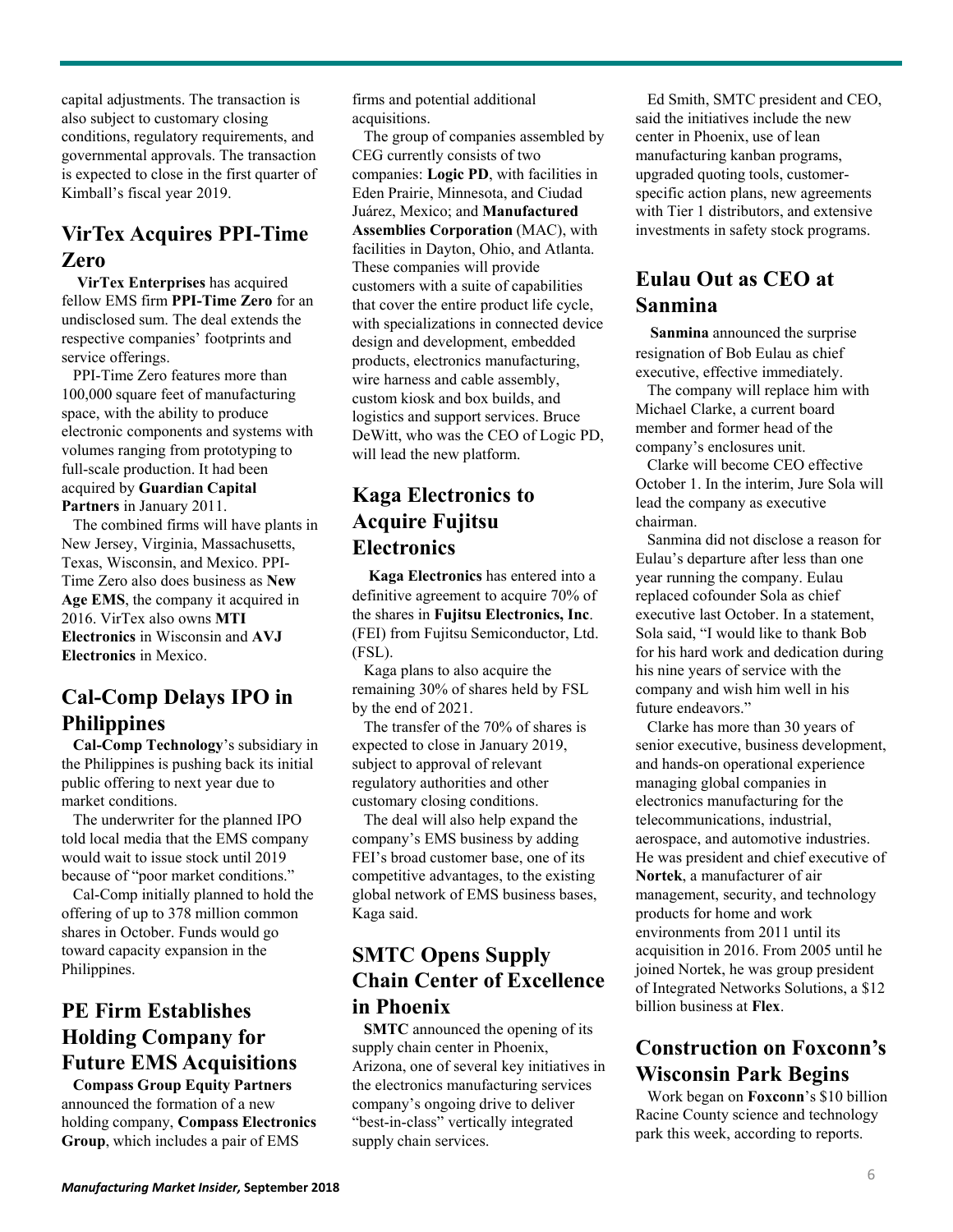The walls of the first building were installed. Workers have prepared the site for several months, and construction is expected to be completed this winter.

#### **Shareholder Accuses Sparton Board of Mismanagement, Calls for New Leadership**

An investment firm that owns more than 2% of the outstanding shares of **Sparton** informed the company that it would vote against any incumbent directors for the board except Alan Bazaar.

In a letter, **Breach Inlet Capital Management** said Sparton's board has a long history of destroying shareholder value, with the share price declining about 50% over the past three years.

The investment firm believes "better candidates may be available," including four people who served on the board of **TechPrecision**. Breach Inlet pointed to Walter Schenker, who has been nominated to public company boards several times by Gamco Asset Management, Sparton's largest shareholder.

Sparton's share price is near a six-year low, and the board isn't aligned with its shareholders, the firm continued. The electronics manufacturer "has been mismanaged since the board appointed Hartnett interim CEO" in February 2016. Breach Inlet says the board "never recruited a permanent CEO with relevant experience," and poorly managed its first sales process. The board "arguably allowed Ultra Electronics Holdings to disrupt the process and then agreed to sell to Ultra for only \$23.50 per share.

"Six months have passed since the board began the second sales process … [but] the board has provided zero relevant updates or even a deadline for ending the process."

Breach Inlet believes Sparton's board has allowed two directors too much control and "damaged its most critical customer relationship," that with the US Navy.

Finally, the investment firm stated, "If the board is unable to negotiate a sale near SPA's intrinsic value, then we believe it is time for a meaningful change in leadership and strategy."

#### **Eolane Tallinn Relocates in Estonia**

Electronics manufacturer **Eolane** Tallinn is relocating to a new building in Tallinn, Estonia, with operations set for the end of this year, according to reports.

The 118,400-square-foot plant is expected to employ 500.

"The new plant will enable us to increase output at Eolane Tallinn and further raise export volumes," said Eolane Tallinn board member Tuuli Tromp. "Our orders come from the rapidly developing auto and telecom industry all over the world, and our revenue has more than doubled over the past three years. The new plant offers us more space still for growth and implementation of new technology."

#### **Foxconn to Invest \$100M on UW-Madison Research Center**

**Foxconn** said it will invest \$100 million in engineering and innovation research at the **University of Wisconsin-**

**Madison**, according to reports. The university also plans to raise \$100 million as part of the agreement.

Foxconn CEO Terry Gou and UW-Madison Chancellor Rebecca Blank signed an agreement calling for the creation of a collaborative science and technology institute. The deal is expected to generate potential Foxconn interns and employees.

The Foxconn Institute for Research in Science and Technology will be located on the Racine campus, providing research and development initiatives in medical science, materials science, and computer and data-driven science, say reports. It will also have a presence in Madison.

#### **Foxconn's WI Plans for LCD Panel Plant Now Unclear**

**Foxconn** reiterated that it will create 13,000 jobs and invest \$10 billion in a new manufacturing campus in Wisconsin, but is declining to confirm the type of LCD panel plant it will build.

Foxconn's original plans were to build a Gen. 10.5 plant, but in June Foxconn executive Louis Woo said the company now planned to first build a smaller Gen. 6 plant.

The firm ensured it could meet projected demand for LCD panels, with the Gen. 6 plant the first phase. However, Foxconn wasn't specific about subsequent plans, according to reports.

# **USI Acquires ChungHong EMS, Extends Reach into Europe**

A wholly owned subsidiary of **Universal Scientific Industrial** has signed an \$11.3 million deal with a Chinese electronics company to acquire its manufacturing division in Poland.

Universal Global Electronics entered into an equity transfer agreement with **ChungHong Electronics (Suzhou) Co**., intending to acquire its entire 60% stake in its Polish subsidiary, ChungHong Electronics Poland, for RMB78 million (\$11.3 million).

Under the terms of the deal, UGE can acquire the remaining 40% at 10 times the static P/E ratio that exists within six months following the audit of ChungHong's financial statement for fiscal 2020.

ChungHong EMS has a 930,000 square-foot campus in Wroclaw, Poland, where it employs 2,600 full-time and contract workers, according to *Circuits Assembly*'s Directory of EMS companies.

USI is the world's ninth largest EMS/ODM, according to the *MMI* Top 50.

USI sees the Polish operation as central to its plans to expand its automotive electronics business, which made up 5.65% of the company's total revenue